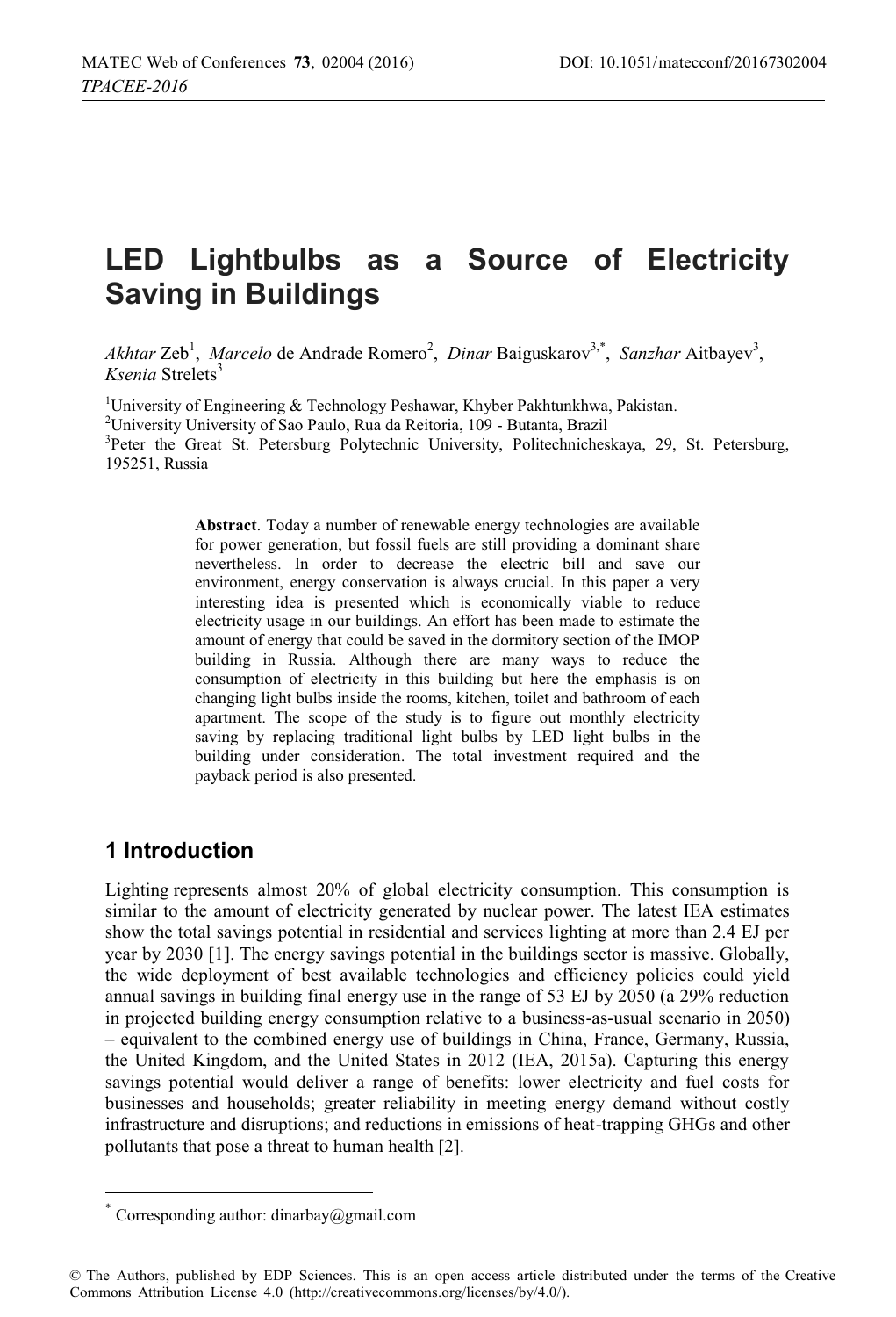With the emerging concept of retrofitting, it is desirable to spare as many kilowatts of power as possible. This not only results in better utilization of energy inside buildings but also helps us to cut our electricity bill. It is quite feasible and economically viable by just making few changes inside our buildings or homes, for instance, changing paint color of the walls, choosing windows that prevent unnecessary heat transfer and even the simplest trick is to use LED light bulbs of suitable illuminance and wattage instead of traditional light bulbs.

In almost every working area appropriate lighting is the key to higher efficiency. It is also associated with educational field especially the student's dorms. The student's dormitory is an important part of the education area and should be provided with suitable lighting conditions. It should be equipped according to the students visual comfort, however, should be made available in a way to reduce the energy consumption that would result in lower rent charges. In order to achieve this goal it is recommended to replace the traditional light bulbs by LEDs.

In this report a case study is made to represent the importance of changing LED lamps in the dormitory of international students known as IMOP located in Saint Petersburg, Russia.

The aim of this paper is to present:

- -The current electricity consumption;
- -Total investment required for changing LED light bulbs in all apartments;
- -The payback period;
- -The amount of electricity saving on monthly basis.

The current scenario of the building focusing on the calculations of daily electricity utilization and monthly electricity bill, which served as the basis for annual projections. The total investment required for LEDs light bulbs is estimated, the payback period is calculated and the amount of electricity that could be saved is also reported.

#### **2 Light Emitting Diodes (LEDs) light bulbs**

Traditional incandescent bulbs use a lot of energy to produce light and are no longer manufactured. 90% of the energy is given off as heat. That lost energy is money we are throwing away. Three of the most common energy-efficient lighting types include halogen incandescents, CFLs, and LEDs. LEDs use only 20%–25% of the energy and last up to 25 times longer than the traditional incandescent bulbs they replace. LEDs use 25%–30% of the energy and last 8 to 25 times longer than halogen incandescent [3]. LED bulbs are currently available in many products such as replacements for 3W, 4W, 5W, 6W, 10W, 12W, 40W, 60W, and 75W traditional incandescents, reflector bulbs often used in recessed fixtures, and small track lights [4]. The LED lamps have very high efficiency and can be used easily in place of traditional light source [5]. Also, it acts as an environmental light source from manufacturing to disposal [6]. There are many different applications, for instance; modern household equipment [6], head light and brake lights in automobiles [8], street lights [9], interior household illumination [10], hospital diagnostic and treatment room [11]. LED lighting is very different from other lighting sources such as incandescent bulbs and CFLs.

Key differences include the following [12]:

- - Light Source: LEDs are the size of a fleck of pepper, and a mix of red, green, and blue LEDs is typically used to make white light.
- - Direction: LEDs emit light in a specific direction, reducing the need for reflectors and diffusers that can trap light. This feature makes LEDs more efficient for many uses such as recessed downlights and task lighting. With other types of lighting, the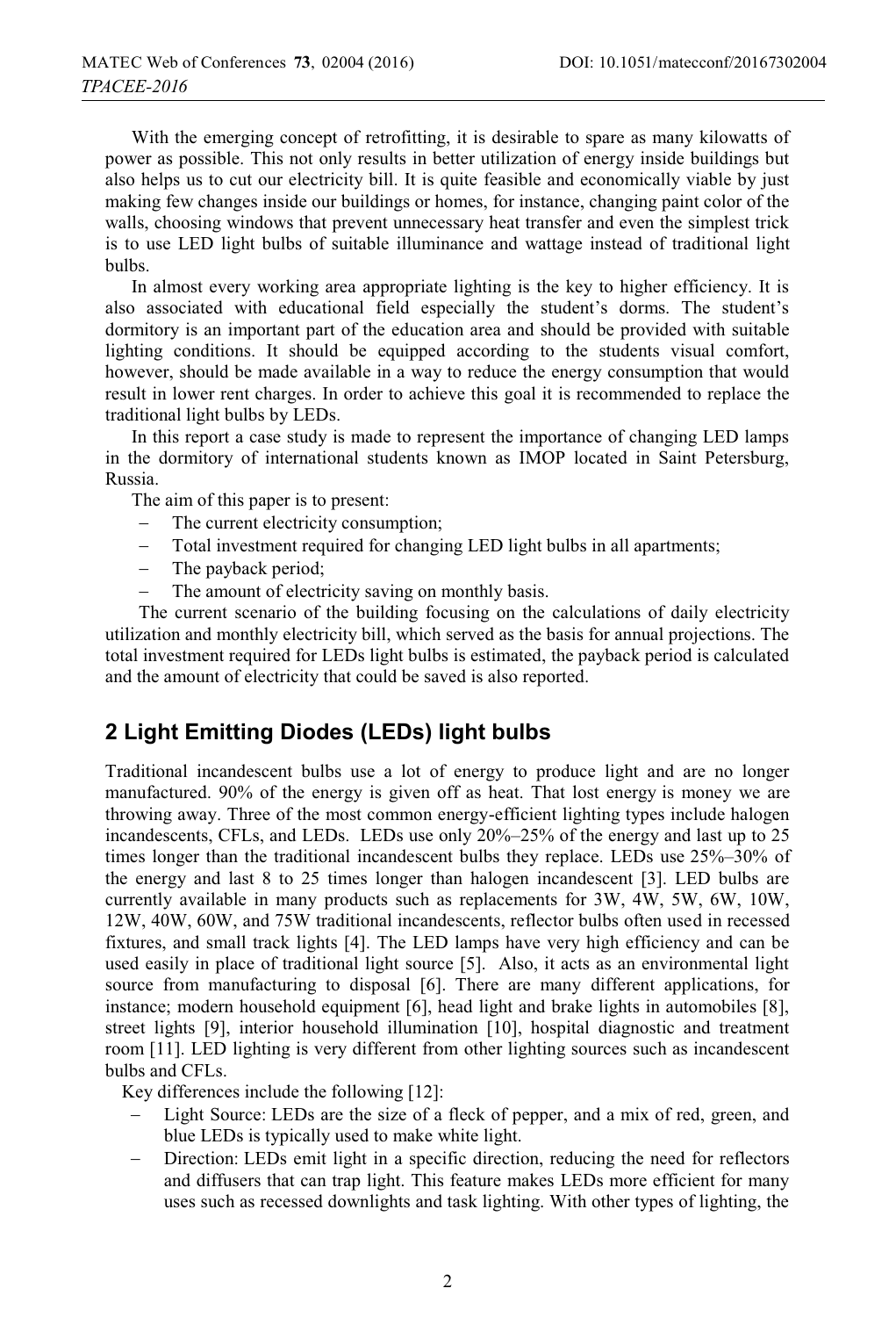light must be reflected to the desired direction and more than half of the light may never leave the fixture.

- Heat: LEDs emit very little heat. In comparison, incandescent bulbs release 90% of their energy as heat and CFLs release about 80% of their energy as heat.

Some of the distinctive features of LEDs are [13]:

1. A light-emitting diode, or LED, is a type of solid-state lighting that uses a semiconductor to convert electricity into light. Today's LED bulbs can be six-seven times more energy efficient than conventional incandescent lights and cut energy use by more than 80 percent.

2. Good-quality LED bulbs can have a useful life of 25,000 hours or more -- meaning they can last more than 25 times longer than traditional light bulbs. That is a life of more than three years if run 24 hours a day, seven days a week.

3. Unlike incandescent bulbs − which release 90 percent of their energy as heat -- LEDs use energy far more efficiently with little wasted heat.

4. From traffic lights and vehicle brake lights to TVs and display cases, LEDs are used in a wide range of applications because of their unique characteristics, which include compact size, ease of maintenance, resistance to breakage, and the ability to focus the light in a single direction instead of having it go every which way.

5. LEDs contain no mercury, and a recent Energy Department study determined that LEDs have a much smaller environmental impact than incandescent bulbs. They also have an edge over compact fluorescent lights (CFLs) that expected to grow over the next few years as LED technology continues its steady improvement.

6. Since the Energy Department started funding solid-state lighting R&D in 2000, these projects have received 58 patents. Some of the most successful projects include developing new ways to use materials, extract more light, and solve the underlying technical challenges. Most recently, the Energy Department announced five new projects that will focus on cutting costs by improving manufacturing equipment and processes.

7. The first visible-spectrum LED was invented by Nick Holonyak, Jr., while working for GE in 1962. Since then, the technology has rapidly advanced and costs have dropped tremendously, making LEDs a viable lighting solution. Between 2011 and 2012, global sales of LED replacement bulbs increased by 22 percent while the cost of a 60-watt equivalent LED bulb fell by nearly 40 percent. By 2030, it's estimated that LEDs will account for 75 percent of all lighting sales.

8. In 2012, about 49 million LEDs were installed in the U.S. − saving about \$675 million in annual energy costs. Switching entirely to LED lights over the next two decades could save the U.S. \$250 billion in energy costs, reduce electricity consumption for lighting by nearly 50 percent and avoid 1,800 million metric tons of carbon emissions.

#### **3 What's a lumen?**

Lumens measure how much light you are getting from a bulb. More lumens means it's a brighter light; fewer lumens means it's a dimmer light.

Lumens are to light what:

- -Pounds are to bananas;
- $-$ Gallons are to milk.

Lumens let you buy the amount of light you want. So, when buying your new bulbs, think lumens not watts.

We typically buy things based on how much of it we get, right? When buying milk, we buy it by volume (gallons). So, why should light be any different ? For decades, we have been buying light bulbs based on how much energy they consume (watts) − no matter how much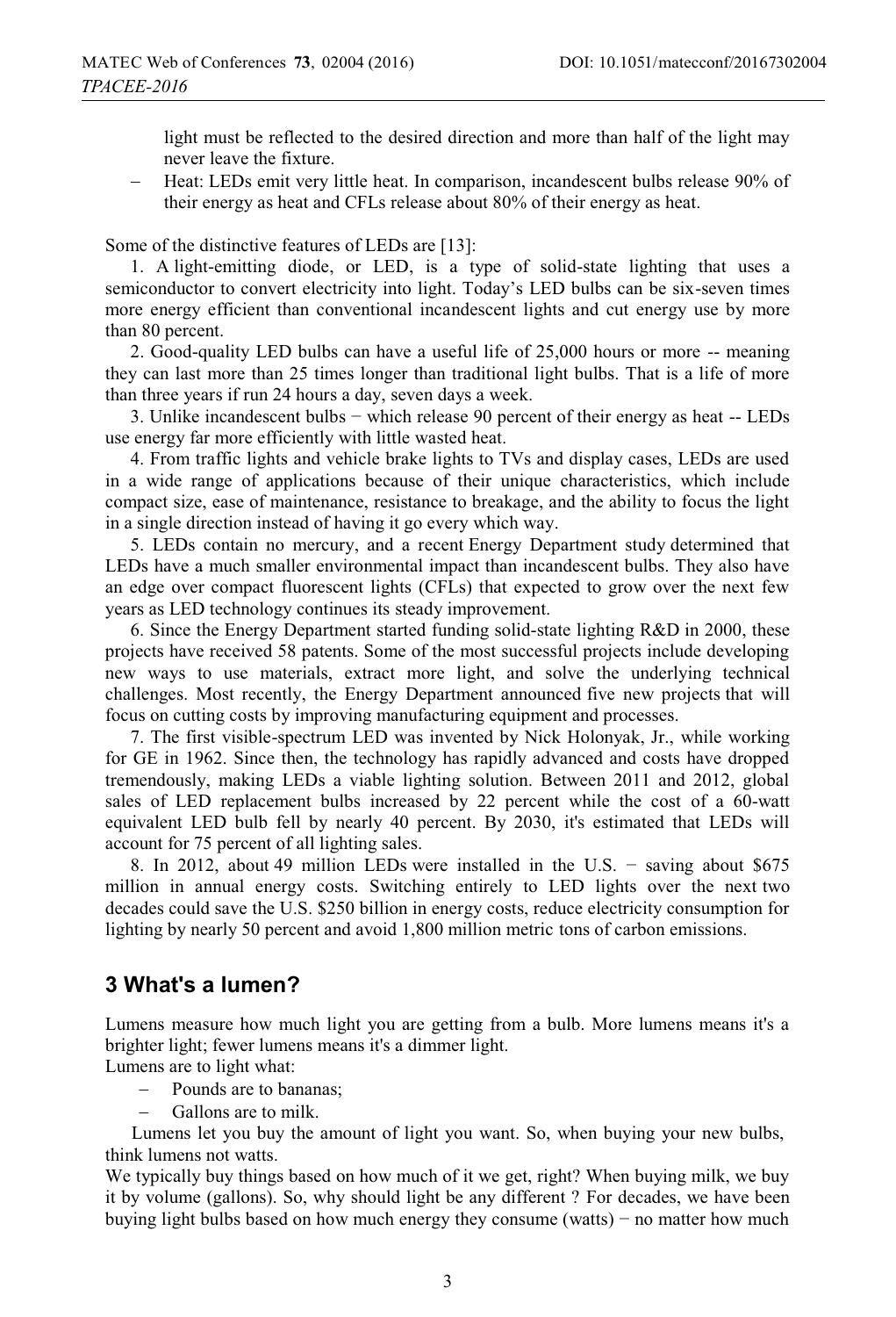light they give us (lumens). When you're shopping for light bulbs, compare lumens to be sure you're getting the amount of light, or level of brightness, you want.

# **4 Current scenario**

In this work the dormitory portion of the building is considered. There are total nine floors. The first floor consists of many different offices and other facilities for the students like medicine room, laundry, etc. Therefore, only 8 floors are examined in this study. There are total of 15 apartments on a floor. Each apartment consists of two bedrooms, kitchen, toilet and a bathroom. Figure 1 depicts the number of lamps inside an apartment.



**Fig. 1.** Lamps in apartment.

The current total power requirement of an apartment is presented in Table 1 (the study lamps are excluded).

| Apartment                                       | Number of lamps | Watt | <b>Total Wattage</b> |
|-------------------------------------------------|-----------------|------|----------------------|
| Bedroom 1                                       | 4               | 60   | 240                  |
| Bedroom 2                                       | 4               | 60   | 240                  |
| Kitchen                                         | $\overline{2}$  | 50   | 100                  |
| Toilet                                          |                 | 50   | 50                   |
| Shower                                          | 2               | 50   | 100                  |
| Total current power requirement of an apartment |                 |      | 730 W                |

**Table 1.** Current consumption of an apartment.

The daily electricity usage and monthly bill of an apartment is calculated with the assumptions that the light bulbs are turn on for the following periods of time: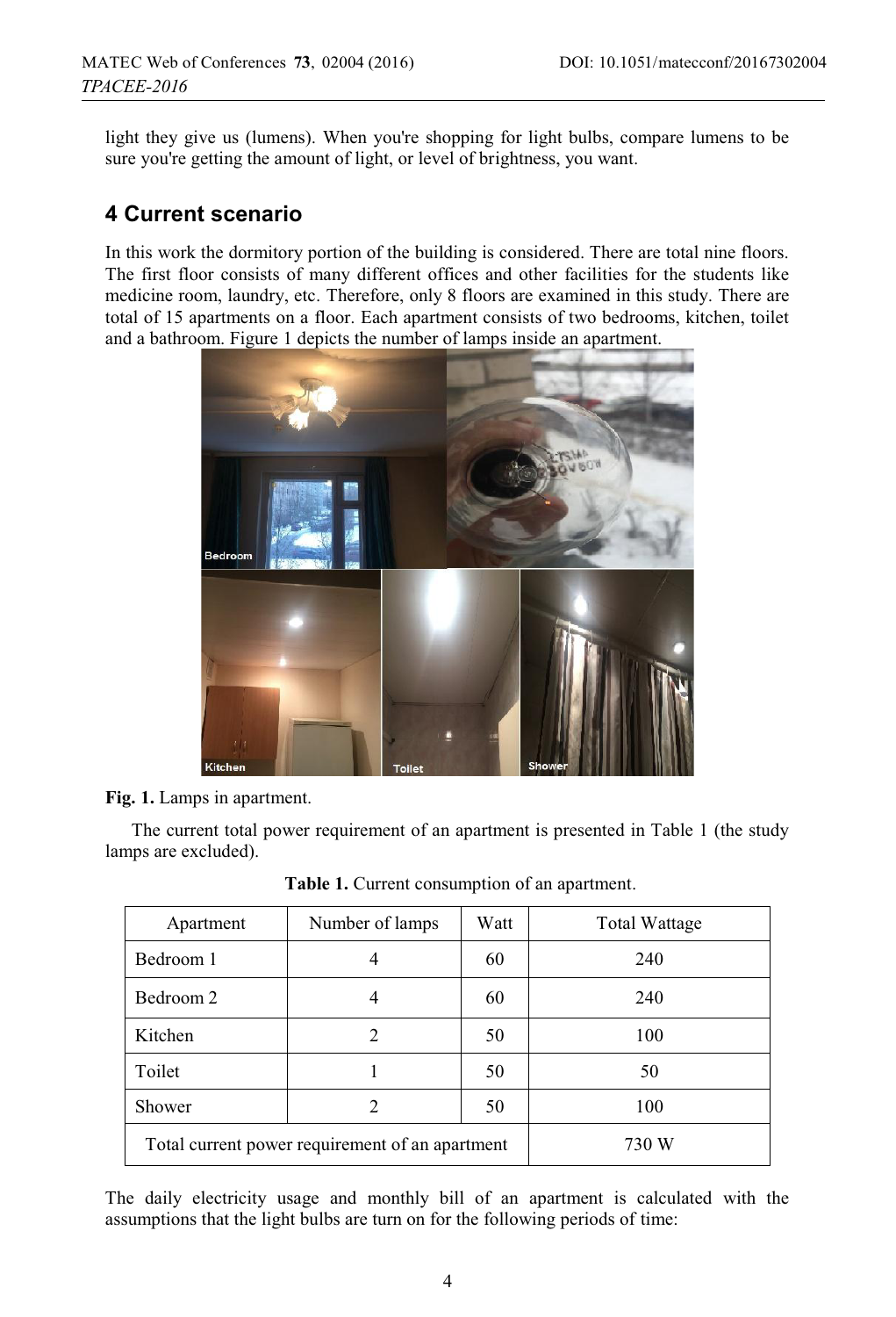Bedrooms: 8h/day; Kitchen: 16h/day; Toilet & bathroom: 4 h/day. Current electricity consumption and monthly & annual bill of an apartment: Electricity consumption per day: 6.04 KWh; Total consumption per month: 181.2 KWh; Monthly electricity bill: 543.6 rubs  $(1$  KWh = 3 rub); Annual electricity bill: 6523.2 rub.

# **5 After retrofitting**

In order to reduce the electricity consumption, appropriate LED light bulbs were chosen having the same amount of lumens but low wattage. In our case the LED light bulbs of 6 and 10 W are the suitable ones. With the usage of these lamps, the total power requirement of an apartment would be as under as shown in Table 2.

| Apartment                                                      | Number of lamps | Watt | <b>Total Wattage</b> |
|----------------------------------------------------------------|-----------------|------|----------------------|
| Bedroom 1                                                      |                 |      | 40                   |
| Bedroom 2                                                      |                 | 10   | 40                   |
| Kitchen                                                        |                 |      |                      |
| Toilet                                                         |                 |      |                      |
| Shower                                                         |                 |      |                      |
| After Retrofitting the total power requirement of an apartment | 110 W           |      |                      |

**Table 2.** Total power requirement of an apartment after retrofitting.

After retrofitting, electricity consumption and monthly bill of an apartment:

Electricity consumption per day: 0.904 KWh;

Total consumption per month: 27.12 KWh;

Monthly electricity bill:  $81.36$  rub (1 KWh = 3 rub);

Annual electricity bill: 976.32 rub.

## **6 Results**

With a vacancy rate of 25%, there are 100 occupied and 30 vacant flats in the building (the vacancy rate may change). Therefore, for the 100 occupied flats the total investment required for changing lamps, the electricity saving and payback period would be as under:

Total investment for changing lamps: 273.000 rub;

Amount of electricity saving per month: 15.408 KWh.

Annual Economy by reducing electricity bill: 554.688 rub. Payback period: 6 months.

## **7 Conclusion**

In this study an idea of electricity saving inside buildings has been presented. The current electricity consumption with traditional lights is calculated. The LED lights are used replacing the traditional lights and the electric consumption is recalculated. The amount of electricity saving is figure out. The total investment required is estimated and thus the payback period is presented. It is concluded that replacing the present traditional lights by